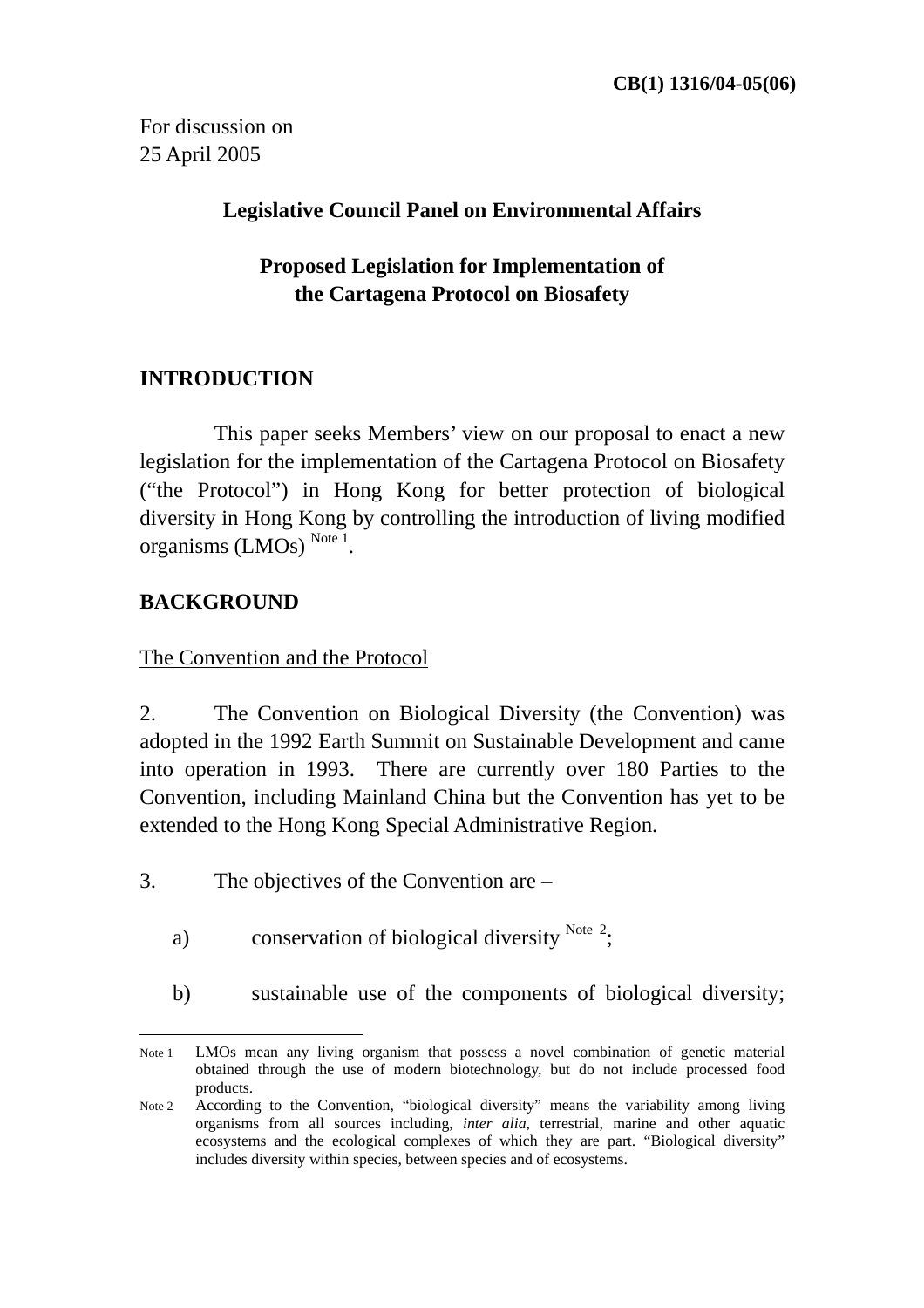and

c) fair and equitable sharing of the benefits arising from the utilization of genetic resources.

4. The Protocol was adopted under the Convention in 2000 to provide for the safe transfer, handling and use of LMOs that may have adverse effects on the conservation and sustainable use of biological diversity, taking also into account risks to human health, with specific focus on trans-boundary movements of LMOs. The Protocol mainly seeks to protect Parties from potentially adverse impacts from the introduction of LMOs into their local environments through the regulation of import and export of LMOs. The Protocol came into effect in September 2003. There are currently over 110 Parties to the Protocol. The Mainland has signed the Protocol and will become a Party to it upon completion of the ratification procedure.

5. The Convention and the Protocol are important international agreements on protection of biological diversity and global sustainable development. The Protocol in particular can better ensure protection of our local biological diversity from possible adverse impacts of imported LMOs. The application of the Convention and the Protocol to Hong Kong will demonstrate Hong Kong's commitment in cooperating with the international community to protect the natural environment. Hong Kong, being part of China, is expected to share similar international obligations set out in the Convention and the Protocol. We also need to follow the Protocol's requirements on trans-boundary movement of LMOs where our trading partners have joined the Protocol.

### Public Consultation

6. We consulted the Legislative Council Panel on Environmental Affairs in December 2003 on our proposal to extend the application of the Convention and the Protocol to Hong Kong. We have also consulted different stakeholders, including the relevant trade, green groups, academics, Advisory Council on Food and Environmental Hygiene, Advisory Council on the Environment, Advisory Committee on Agriculture and Fisheries and other concerned parties, on the proposal.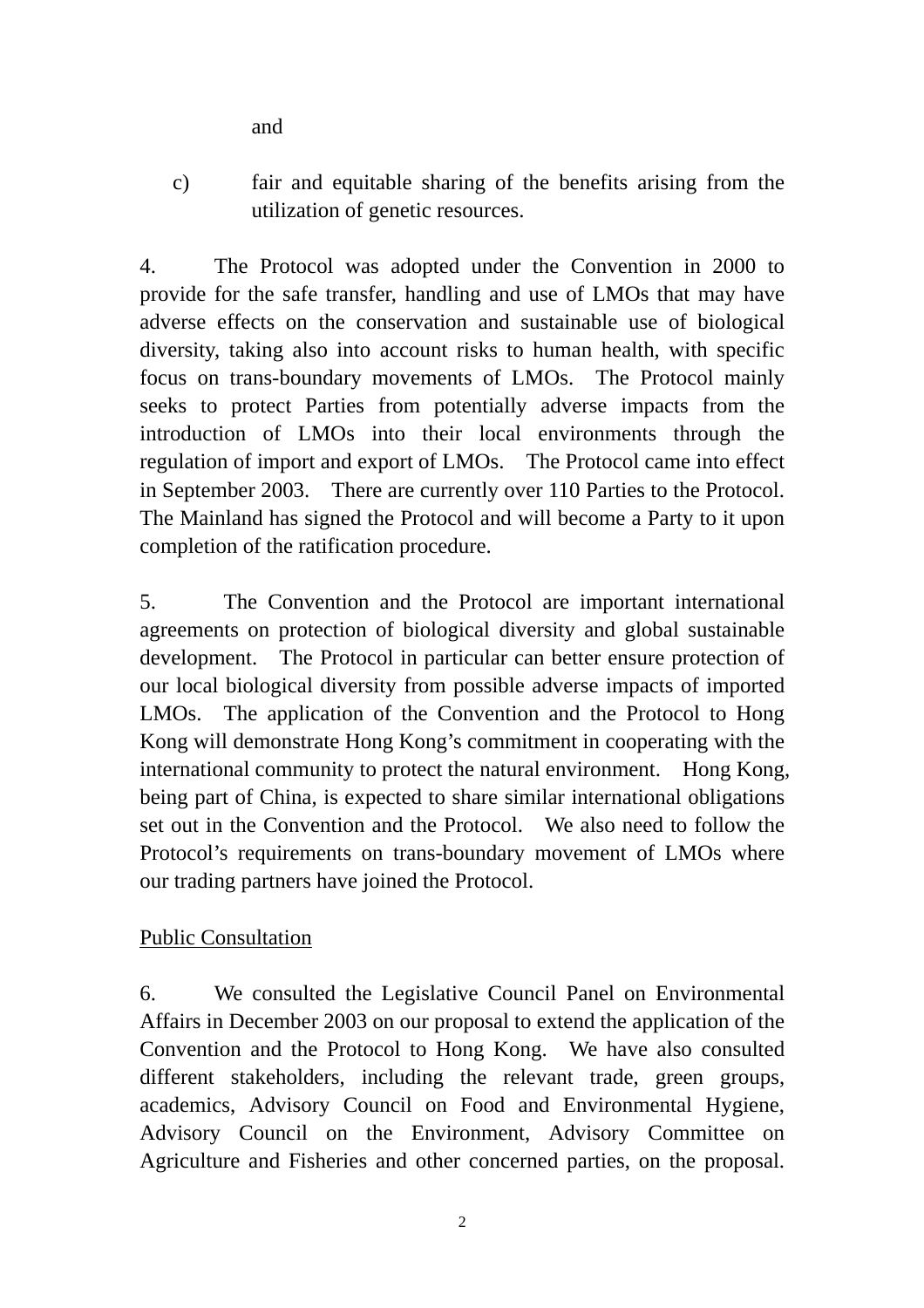Most of them supported the extension of the Convention and the Protocol to Hong Kong. Some respondents, however, expressed concerns about the impact of the proposal on local biotechnology research and development. Representatives of the trade were concerned about the documentation requirements for the import and export of LMOs. Some green groups were concerned whether the Government and the relevant trade had sufficient technical capabilities to fulfill all the requirements of the Protocol. They also suggested that more public education programmes should be organized to promote public awareness on the protection of biodiversity.

## **THE LEGISLATIVE PROPOSAL**

7. We have assessed the requirements under the Convention and concluded that no legislative amendments are required for the implementation of the Convention in Hong Kong. Our nature conservation policy and measures are in line with the objectives and requirements of the Convention.

8. To implement the Protocol in Hong Kong, we need to enact a new piece of legislation to regulate the trans-boundary movement of LMOs that may have adverse effects on the conservation and sustainable use of biological diversity. The main objective of the proposed legislation is to provide a regulatory framework to restrict and control the introduction of LMOs into the local environment. It would enable Hong Kong to fulfill the requirements of the Protocol and other relevant decisions of the Meeting of the Parties to the Protocol.

9. The proposed new legislation will contain provisions governing the following matters: –

a) To establish a licensing system for the Agriculture, Fisheries and Conservation Department (AFCD) to process applications for first imports of LMOs into Hong Kong for intentional introduction into the environment in accordance with the Advance Informed Agreement (AIA) procedure stipulated in the Protocol. Under the licensing system, the importer has to provide detailed written information, including contact details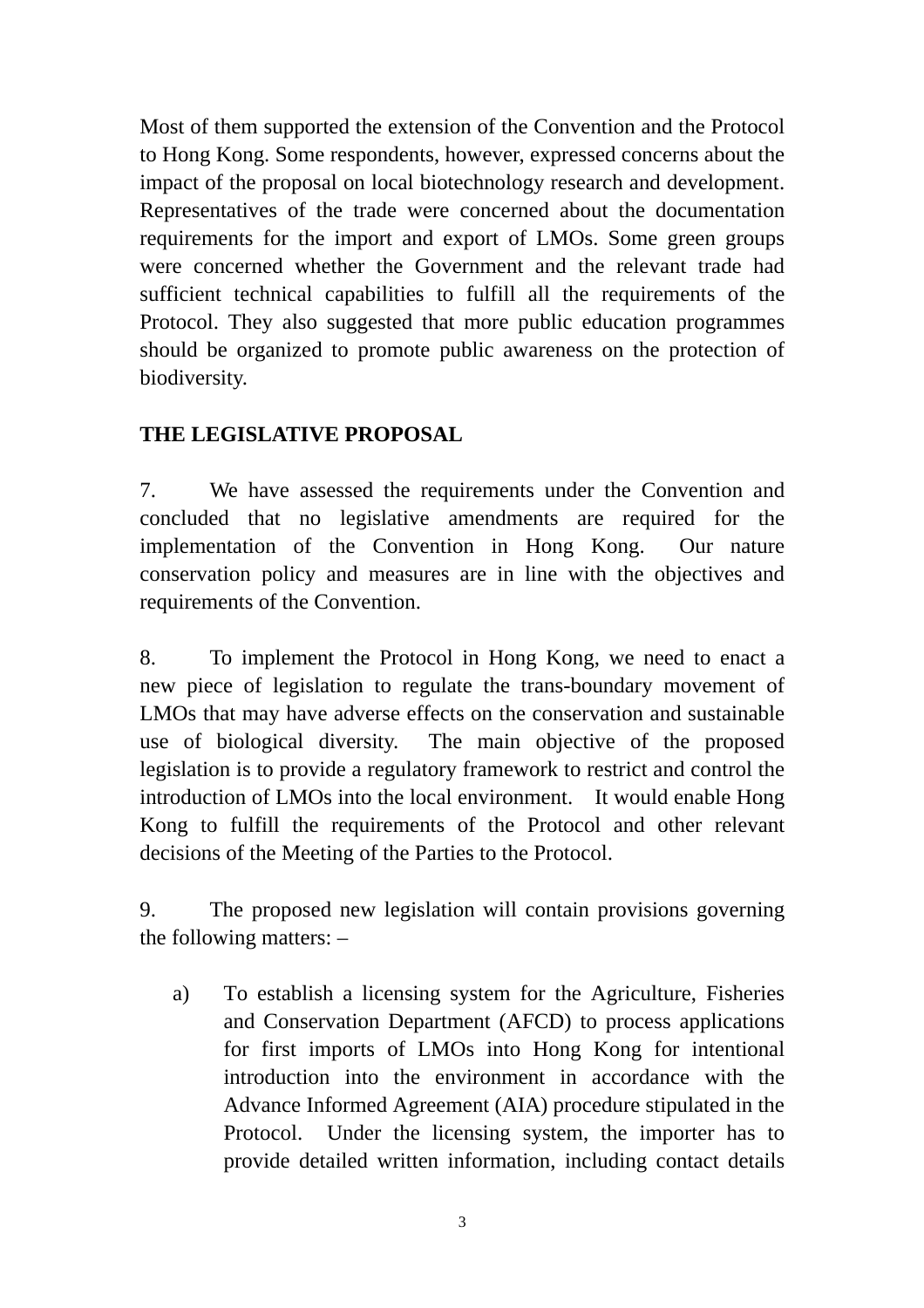of the exporter and importer, identity and relevant traits and characteristics of the LMO, risk assessment report of the LMO, and suggested method for the safe handling, storage, transport and use of the LMO, to AFCD in advance of the first shipment. The importer has to obtain AFCD's explicit prior consent of the importation before the shipment. The system ensures that AFCD has the opportunity to assess any risks that may be associated with the LMO before importation.

- b) To require an exporter in Hong Kong to send a notification enclosing information in accordance with the AIA procedure to the competent authority of the importing party and obtain its prior consent for the first trans-boundary movement of LMO for intentional introduction into the environment of the importing party.
- c) To require the application of a licence from AFCD prior to the domestic use of a locally developed LMO for intentional introduction into the environment or for food, feed or processing. A risk assessment report will be required for the application.
- d) To require the provision of documentation on trans-boundary movements of LMOs. For LMOs intended for direct introduction into the environment, the accompanying documentation must clearly state that the shipment contains LMOs. It must specify the identity and relevant traits and characteristics of the LMO; any requirements for its safe handling, storage, transport and use; and the contact details of the importer and exporter. For LMO intended for direct use as food or feed or for processing, the importer is required to make a declaration that the shipment "may contain" LMOs and that the LMOs are not intended for introduction into the environment. For LMOs intended for contained use  $N^{Oote}$  3, the documentation accompany the shipment must clearly identify them as LMOs. It must also specify any requirements for the

 Note 3 According to the Protocol, "contained use" means any operation, undertaken within a facility or other physical structure, which involves LMOs that are controlled by specific measures that effectively limit their contact with, and their impact on, the external environment.